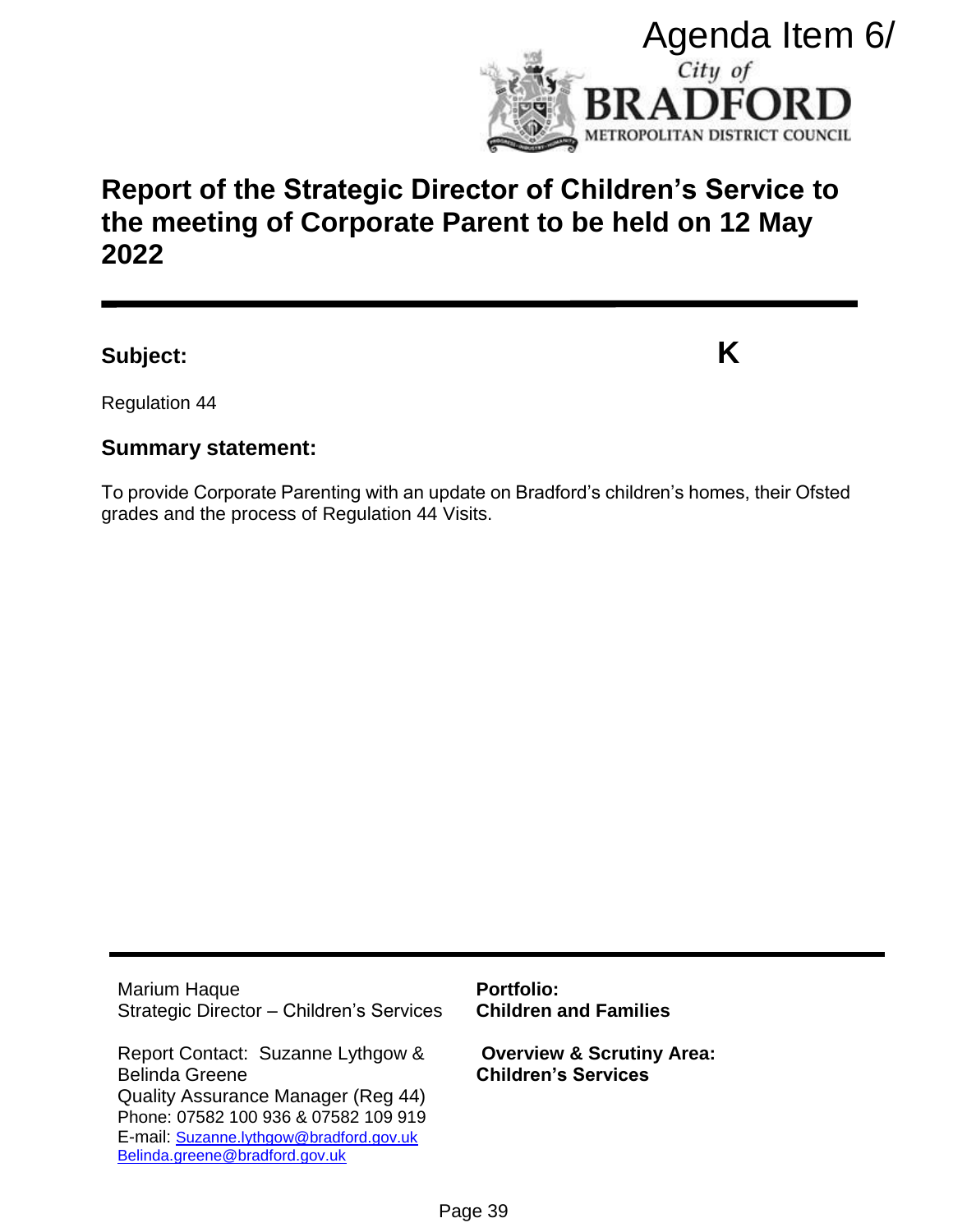## **1. SUMMARY**

This report provides an update of Regulation 44 visits during the 2021 – 2022 monitoring period.

It also provides current information of all Ofsted Inspection Outcomes for the districts Children's Residential and respite Provisions for the 2021-2022 inspection period.

## **2. BACKGROUND**

**2.1** The Quality Standards Manager (Regulation 44) undertakes independent visits to Children's Homes in Bradford (known as Regulation 44 visits). They provide independent scrutiny of the home to quality assure the arrangements that are in place including the quality of care provided, the practice of staff and management, compliance with regulations, systems and processes and the quality of the environment. Importantly the visits need to report on how the homes are meeting the individual needs of children and young people to achieve good outcomes.

**2.2** There are 2 Regulation 44 Quality Assurance Managers in Bradford. Their role sits within the Safeguarding and Reviewing Unit to ensure that their role maintains independence and autonomy from the rest of the service.

**2.3** Their direct line of management is with the Service Manager for the Safeguarding and Reviewing Unit, overseen by the Head of Service and ultimately the Assistant Director – Safeguarding, Commissioning and Provider Services.

**2.4** Monitoring through the Regulation 44 process highlights areas of development for each home on a month by month basis. Senior management are sighted on the outcomes of Regulation 44 visits and action plans are completed by the home manager to address areas of concern, inform change and improve outcomes for Children YP and / or the home. The information is collated and enables themes to be identified within the residential service which require response at a home level and where necessary at a strategic level.

**2.5** There have been numerous changes to the Responsible Individual since spring 2021, however this now sits with the current Assistant Director who is responsible for Residential Services.

## **Role of the Quality Assurance Manager**

**2.6** Regulation 44 visits are undertaken monthly within each home. In Bradford the visit involves (amongst other things):

- a review of the paperwork
- oversight of the home (conditions and homeliness)
- discussions with staff and children/young people
- review of policies and procedures and how they are being implemented
- review of notifications that have been made to Ofsted and how they have been managed
- how the home is implementing the care plan for each child/young person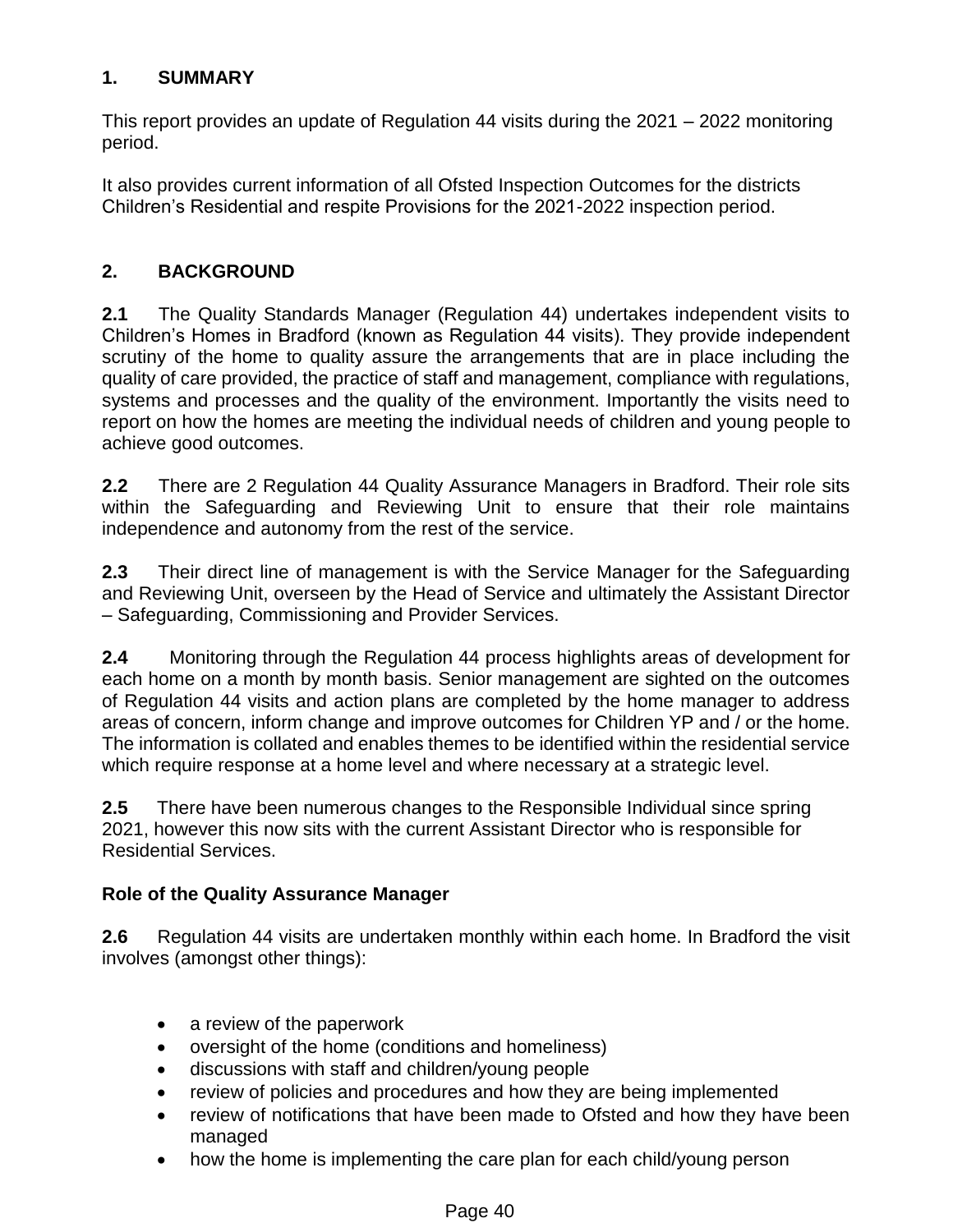• a review of complaints and compliments.

2.7 Alongside this there is consultation with parents and other practitioners involved with the child/young person's care plan. This information is collated, written up as a Quality Assurance visit to illustrate that standards are being met as defined by the Children's Homes Regulations 2015, Quality Standards for Children's Homes and Children Act 1989.

### **Update on Bradford's children's homes**

- 2.8 There are currently 12 Homes
	- 8 Residential Children's Homes (4 Mainstream, 3 Specialist BPP Provisions & 1 Children with Disabilities (CWD)
	- 2 Short Break Provisions for CWD
	- 1 Emergency/Short Term BPP Hub
	- 1 Unregistered Residential Children's Home operating within Bradford Council.

#### **Meadowlea – Inspection rating Good**

Meadowlea is a home for up to 7 children of mixed genders with admission ages between the ages of 4 to 10 years old and is a Specialist BPP home.

The children who live at Meadowlea have a range of emotional, social and behavioural needs that can present as challenging behaviour due to their early life experiences. A significant number of children who come to live at Meadowlea have had difficult and unsustainable placements in foster care and so have come from placement breakdowns.

The care planning for children placed at Meadowlea is to prepare the children for family life.

In the last twelve months there has been an impact on staffing due to positive Covid tests, but Meadowlea has remained a stable environment for the children. There is clear leadership from the Residential Manager and there is a drive to escalate any factors with external agencies that affect care planning for the children that are placed.

#### **Sky View – Inspection rating Requires Improvement – Declined effectiveness at interim inspection**

Sky View is a home for up to 6 children and young people aged 13 -18yrs and is a mainstream home.

Sky View House has experienced a lot of staffing changes particularly in the management structure of the home, namely

- The Registered Manager transferred to Owlthorpe
- The Assistant Manager took up the position of Acting Manager supported by an Acting Assistant Manager and Acting Senior Residential Practitioner
- Recent changes saw the Acting Manager return to his substantive role and the Acting Assistant Manager commenced the role of Acting Manager supported by an Agency Assistant Manager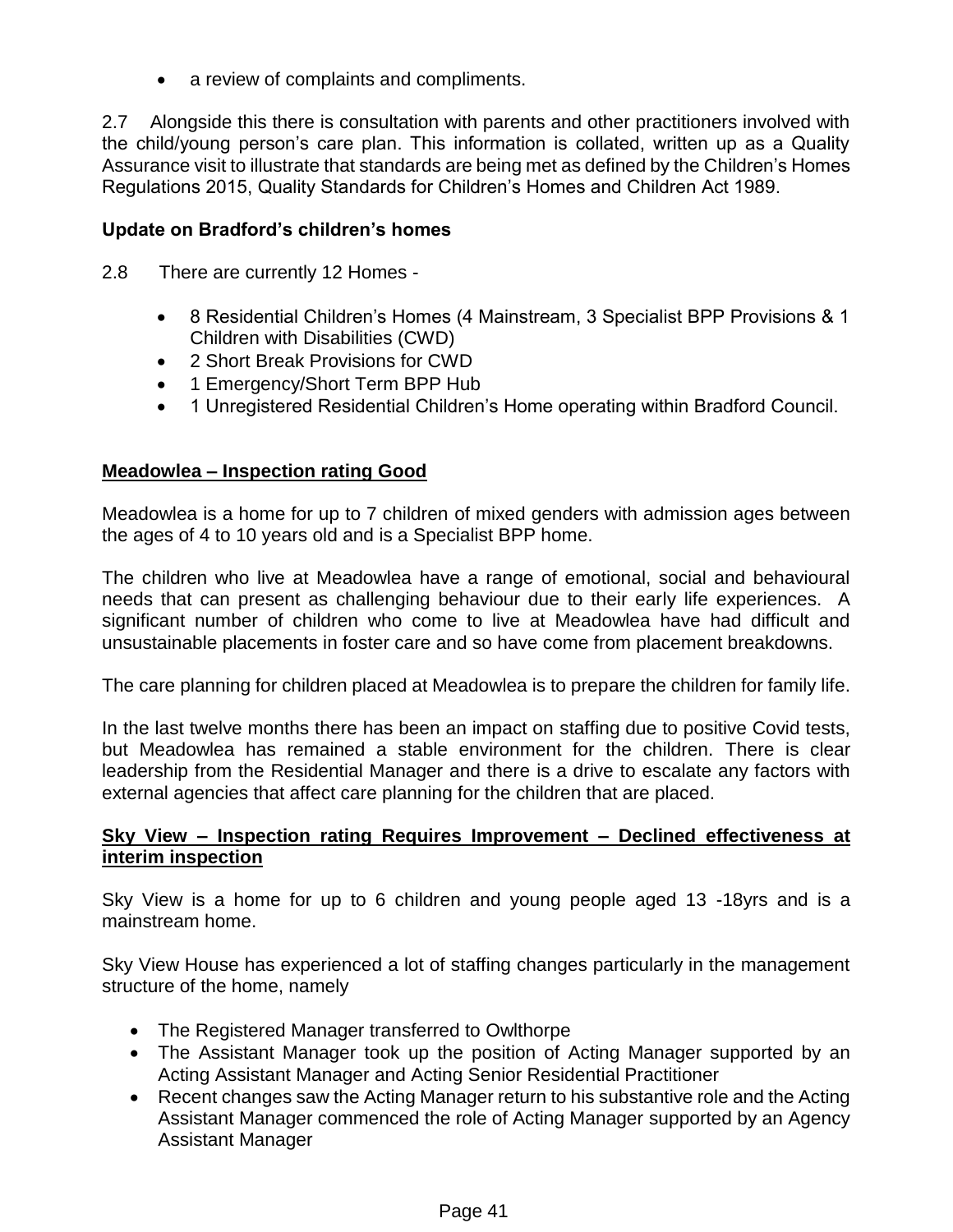Whilst the current Acting Manager is very new to the role of management, they have a wealth of experience of working within Residential Services, and they are driving improvements in the area identified through Reg 44 visits and action plans.

#### **Hollies - Inspection Rating Good**

The Hollies is a home for up to 6 children and young people aged 8 - 18yrs and is a mainstream home.

The Hollies have experienced significant staffing changes within the management structure with the Registered Manager leaving the Local Authority after 10 months. A Temporary Agency Manager (currently unregistered) is in place. Any change is leadership causes a change in dynamics however communication with the staff team is positive.

The Hollies is impacted by social workers completing necessary tasks i.e. PEPs, updating Care plans but there is evidence of escalation and communication with the IRO.

#### **Rowan House – Inspection rating Requires Improvement - declined effectiveness at interim inspection**

Rowan House is a home for up to 6 children and young people aged 12 -18yrs and is a mainstream home. They are aged between 12 and 16 on admission. Rowan House are a mixed gender home, and a home that provides long term care for young people.

There has been long term sickness for the Registered Manager; the Assistant Manager effectively managed the home for an extended period until a Temporary Agency Manager (currently unregistered) was appointed.

Rowan House has been affected by the impact of matching children to the home. This ultimately led to a recent downgrade following the Ofsted inspection. The home has been informed that the occupancy numbers are to reduce to four beds.

The staff team evidences commitment and have established strong relationships with the young people that live there. There is a commitment from the leadership team in tackling any deficiencies in partnership support.

#### **Hollybank Road – Inspection rating Good**

Hollybank Road looks after up to 4 children aged 11 - 18yrs and is a specialist BPP home.

Hollybank has experienced staffing issues at Residential Practitioner level, but despite this has remained a very positive environment for the children and young people living there. Hollybank embraces the PACE model of caring which focuses on relationships.

Recently the Registered Manager has handed in their notice. A Temporary Agency Manager has been identified and started in April. This period of change will require careful management to ensure the current instability is effectively managed to move forward.

#### **Willows Ofsted - Inspection Rating Requires Improvement**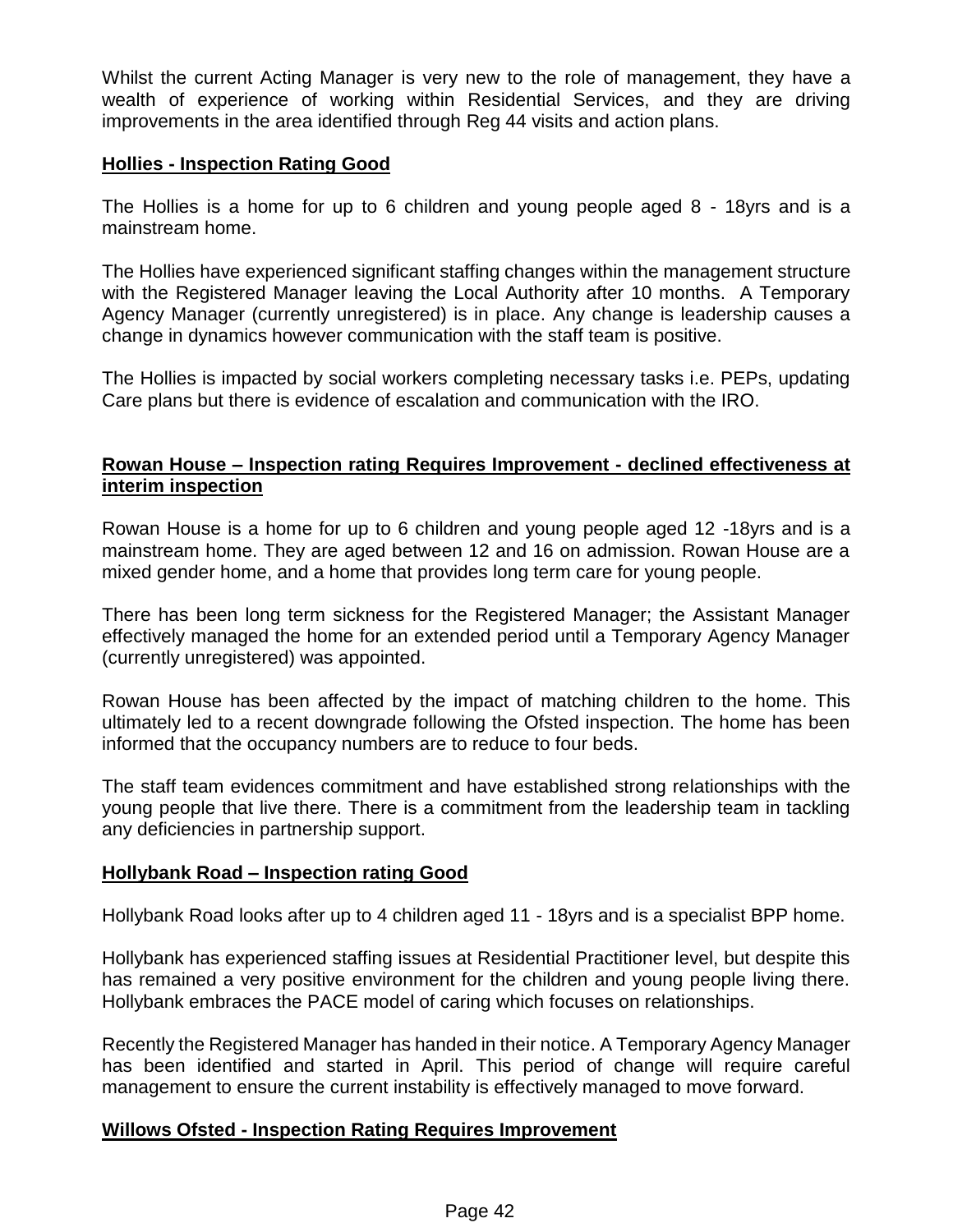The current statement of purpose for the Willow cites:

*'It is the current position that we will not be accepting any referrals to our homes until we have completed a review of our admissions process – impact risk assessments, proper consideration about matching, recognition of the home as a place of safety for young people living there and discussion with young people living in the home about any new young people moving in, a review of all homes Statement of Purpose and Function to make clear what the homes' admission criteria and process is. We anticipate that this work will be completed by the middle / end of January 2022. We will notify Ofsted when this work has been completed.*

*The Willows/BPP Hub is a home which currently provides care for one young person until a longer term placement which can meet his physical, emotional and developmental needs can be found.'*

The Willows was a 4 bedded Specialist BPP Residential & Outreach home; however currently has a young person living there who has highly complex needs. It has taken some time for partner agencies to develop a plan that is able to support the young person effectively. There have been further complexities due to identifying an appropriate placement to enable a transition to support their long term needs.

Over the last year the Willows have had placements made that have not been within their statement of purpose. This has made it increasingly difficult for the Willows staff and ultimately led to a downgrading in their Ofsted inspection.

Alongside this there have been staffing changes at management level. There is now a Manager who operates with oversight of the Willows and Owlthorpe.

The Home evidences a clear commitment to effective multi-agency working.

#### **Wedgewood – Ofsted Rating Requires Improvement - Improved Effectiveness at interim inspection**

Wedgewood was a 6 bedded, short break service for children with severe and moderate physical disabilities aged 5 - 18yrs.

In the last twelve months Wedgewood Hall which is a part of the Wedgewood umbrella provided a permanent home for three young people with ASD and learning disabilities, following Ofsted findings at Valley View. The three young people have behavioural needs that have impacted up on their day to day living, resulting in the need for full time care support.

This has led to a lot of readjustment for Wedgewood.

Wedgewood has a stable management group and there is dedication to delivering good quality care. The leadership team do put challenge into the system when a child's care planning needs are not being met.

However, as with other homes Wedgewood has been impact by staff sickness. This is particularly difficult for Wedgewood as staff require specific training to care for the children who spend time at the home. The added complication is that Health have not been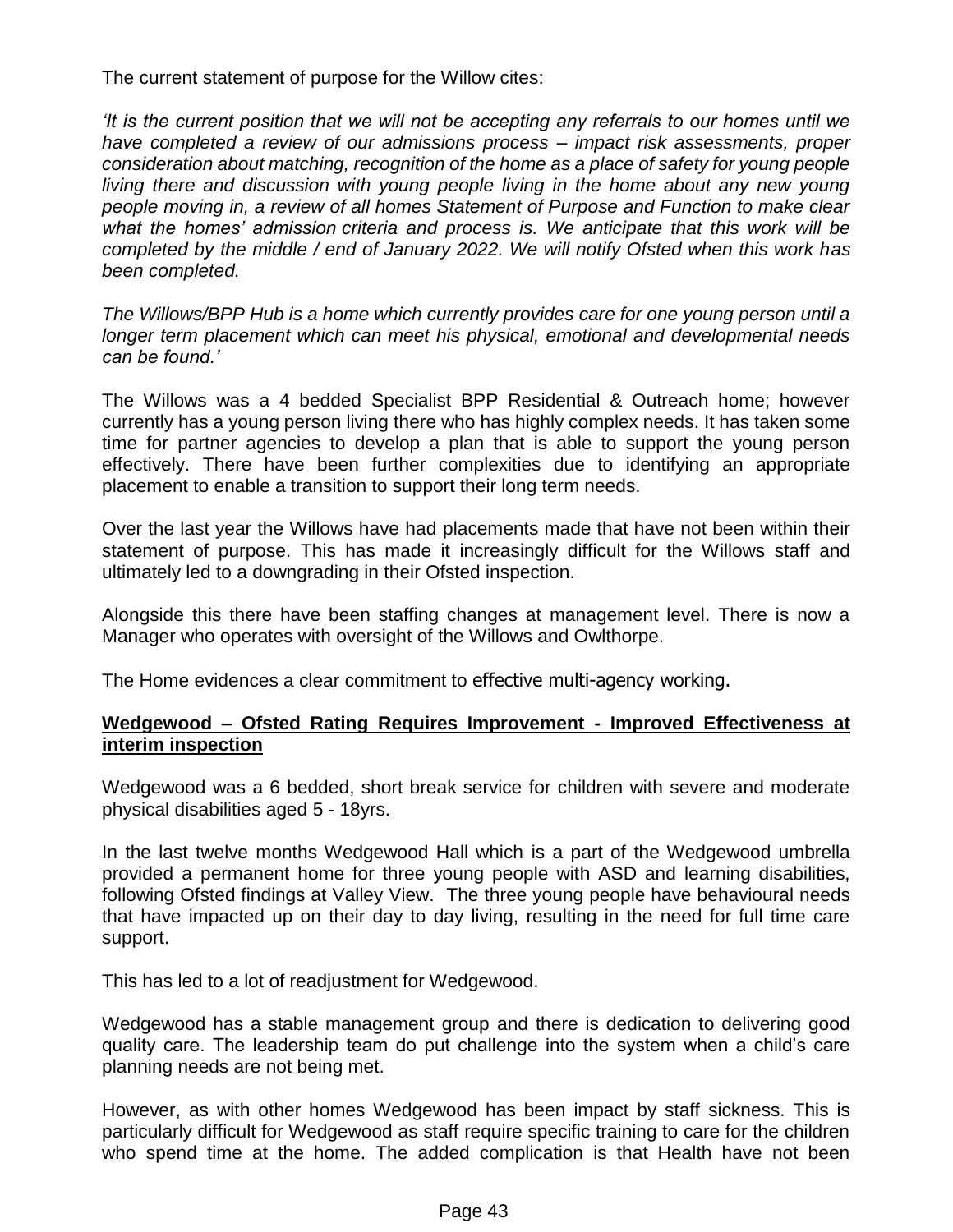forthcoming with the specific training required.

#### **Clockhouse - Ofsted Rating Good**

Clockhouse is a 6 bedded, short break service for children 5 to 17 years, with learning disability and physical and sensory needs. The range of disabilities extends to those with a combination of autism, complex health and learning disability.

Clockhouse has a stable management group however as with other homes has been impacted by staff sickness. They have recently had the addition of a second Assistant Manager transferred from Valley View House.

#### **Newholme – Ofsted Rating Good - Declined Effectiveness at Interim**

Newholme looks after up to 4 children aged 12 - 18yrs and is a specialist BPP provision.

Newholme has recently experienced the departure of their Registered Manager and there is the same theme around staffing issues. A Temporary Agency Manager has been appointed to commence this role.

Newholme has been affected by the impact of matching children to the home as well as having a number of children on part time education plans (one or two hours a day). This contributed to a recent downgrade following Ofsted inspection.

#### **Owlthorpe - Ofsted Rating Good**

Owlthorpe looks after up to 6 children aged 11-18yrs and is a mainstream home.

Following a difficult year in 2021 the home has relaunched with a new Manager (transferred from Sky View House). Careful matching of CYP has ensured Owlthorpe have gone from strength to strength.

#### **Valley View – Ofsted Rating Requires improvement**

Following an Ofsted inspection in 2021 Ofsted 'closed' Valley View.

In August 2021 plans were established for Valley View to care for one specific young person, via a commissioned care arrangement with Great Minds Together, who employ Mental Health Nursing Staff via CAMHS Professionals Agency.

The contract with GMT has recently ended and the notice period was served. The Local Authority liaised with CAMHS Professionals Agency to maintain continuity of care for the CYP.

The home functions with an Acting Manager, Acting Assistant Manager and an Acting Senior Family Support Behaviour Worker (SFSBW).

The arrangements in place at Valley View have resulted in a number of recommendations over the duration of visits undertaken by the Quality Assurance Manager. It is a long term and highly complex situation, due to the nature of the multifaceted needs of the young person in placement and care planning arrangements required; involving commissioning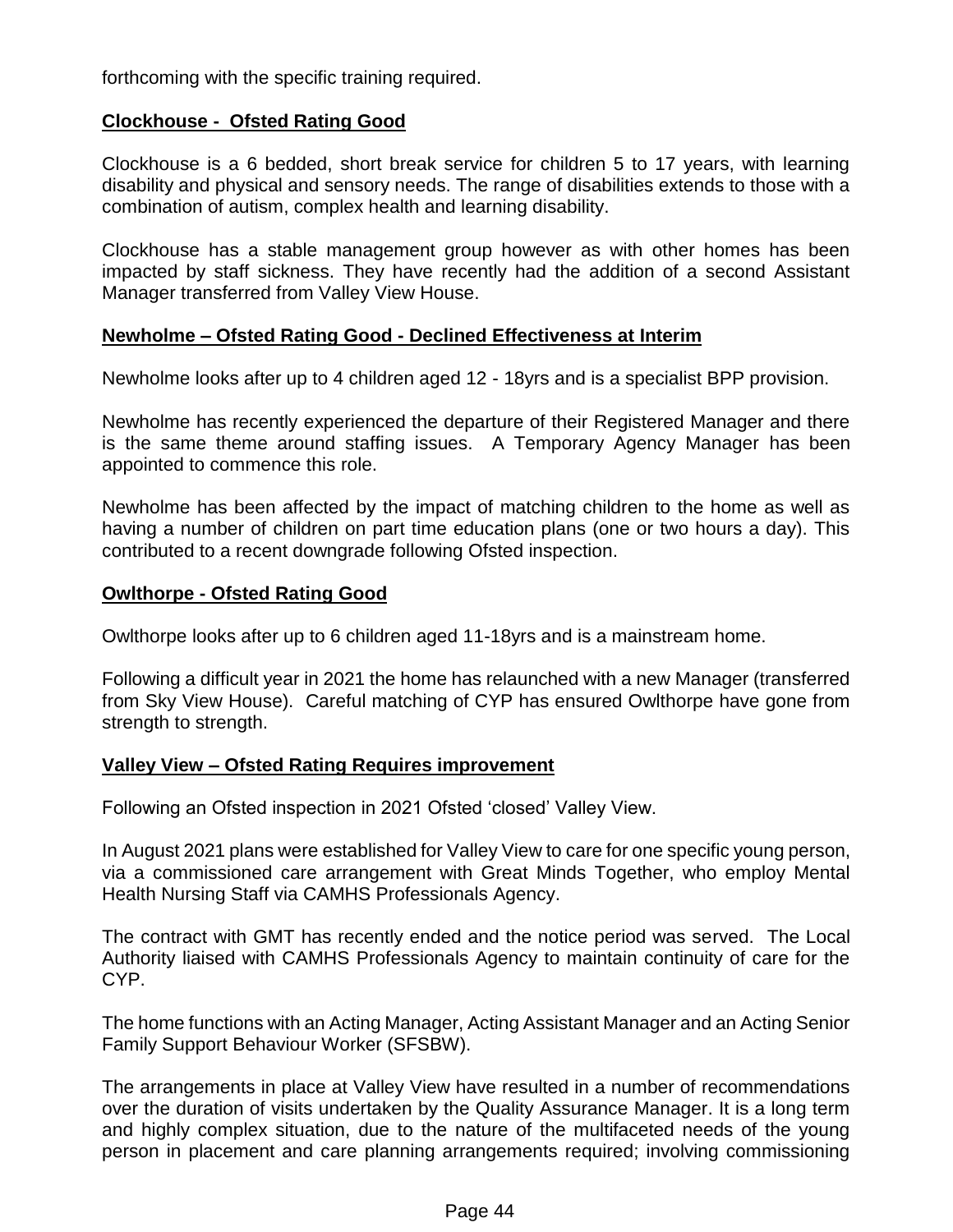arrangements to identify a suitable placement for the young person. This is hopefully coming to a conclusion.

#### **The Bungalow – Ofsted unregistered**

The Bungalow has been operating for over a year, with regular Quality Assurance visits since June 2021; prior to that there had been reference to The Bungalow within The Willows report as they were providing guidance.

The Bungalow is not yet registered with Ofsted. However, the Bungalow is now overseen by the Registered Manager for Valley View.

The current Statement of Purpose cites '*The Bungalow is a specific service that provides support and care for one single young person that is currently living under a Dols Order. The Bungalow is a small bespoke setting where local authority has a child focused approach alongside supporting agencies including a settled and adapted team of agency practitioners from Spire Assist Ltd.'*

There have been significant improvements for the young person placed at The Bungalow.

#### **Key Issues arising from Regulation 44 Visits**

- 2.9 The visits are identifying evidence of Good Practice
	- Wedgewood completed a lovely piece of work with a young person; the individual had complex needs and the evidence suggested that whilst the care at family home was emotionally warm, it did not meet her needs and as a result affected her development. Wedgewood maintained a full time placement, improving the quality of care and supporting the family to re learn how to provide effective care and ultimately this led to the young person being returned home. It was a great example of supporting and working in partnership with a family and mirroring good quality care.
	- The Willows received some really positive feedback, following consultation with a partner agency. This was shared with the senior leadership team at the time as it was a thorough response, which was balanced and identified the strengths of the home.
	- The Quality Assurance Managers speak regularly to children and young people placed and a number of them have developed positives relationships with staff. Engagement with children and young people by the Quality Assurance Managers is positive and supported by the homes.
	- The Residential Managers, Assistant Managers and Residential staff have good communication with the Quality Assurance Managers.
- 2.10 There are themes that result in recommendations with the Monthly reporting
	- The ease of ascertaining information which relates to the policies, procedures and care plans for the children continues to be raised within Reg 44 reports. These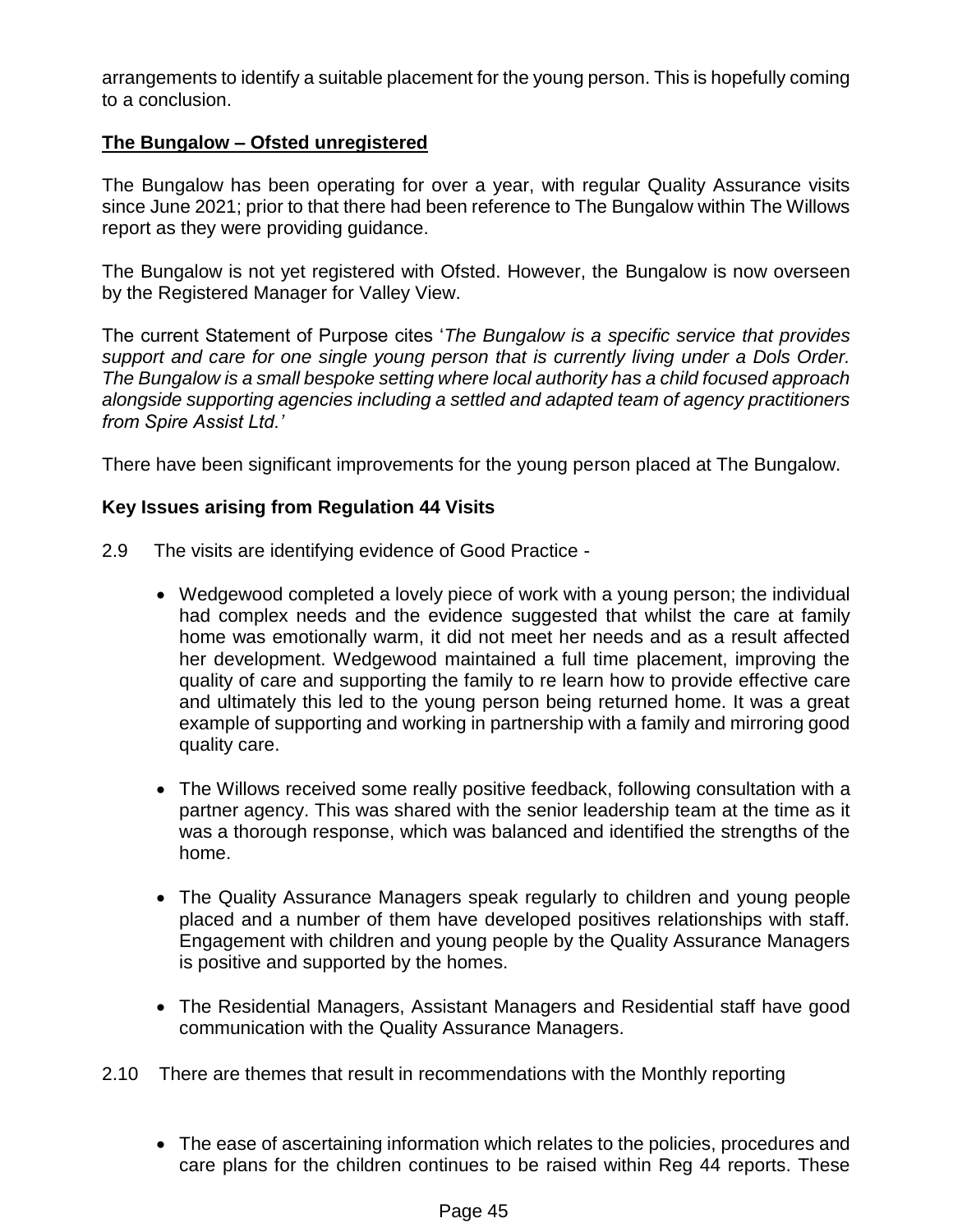issues affect the homes ability to fully meet/evidence some of the regulations as required by the Childrens Homes Regulations. These include but are not exhaustive to:

- Case note recordings need to be clearer in their record of action. Information is difficult to decipher and does not always clearly indicate the purpose of the action.
- Support Behaviour Staff not using LCS fully to record information plan to have service specific case note headings.
- Children Social Care completing / updating / finalising the necessary paperwork. Ultimately this reflects on the home(s) as they do not have up to date and accurate information (includes care plans/placement plans/PEPs/Philomena protocols).
- Key working sessions not being planned, purposeful or undertaken within the policies and procedures of Bradford Council and aligning to the aims of the care plan.
- Consistency in use of residential documentation across the homes; homes have individualised documentation or have not updated documentation to align with a consistent approach. This fragments practice, especially as staffing is interchangeable across the homes.
- Ensuring consistency and accuracy in recording for specific issues i.e. injuries/medication.
- There have been occasions where interventions have been employed where a different approach could have been used. Also there has been some confusion in the use of the Physical Intervention form, which has led to inconsistency of recording across the Homes.
- Some homes have been identified as requiring work to be undertaken to improve the standard of the home; this has been a prevailing point for Valley View.
- Staffing has been a significant issue over the last 12 months; across all levels, from Responsible Individual through to Residential Practitioners. There has been a lot of movement due to staff retention as well as difficulties in recruitment. There is a reliance on agency staff. It is a complex issue, that has many factors impacting the stability of the workforce
- Inductions and supervisions for staff being consistent across the service; however, it is acknowledged that some homes have a high number of staff oversight. This is particularly prevalent for Wedgewood.

## **Key Issues arising about Regulation 44 Visits**

2.11 There are themes that are relevant to the role of the Quality Assurance Manager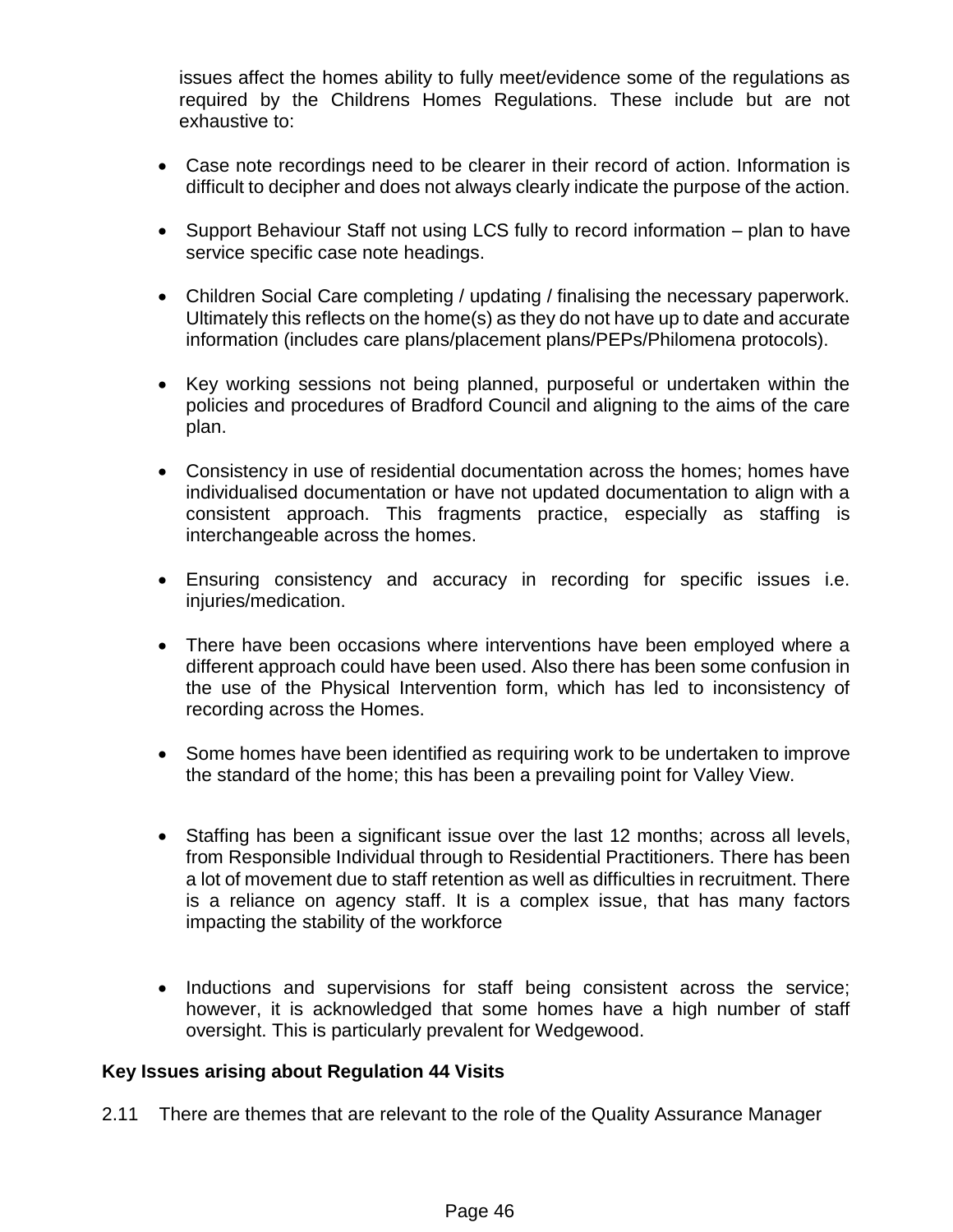- Consultation with partner agencies continues to be difficult. Obtaining quality responses from IROs and social workers remains an ongoing issue. However, there has been improved consultation with other partners which has provided some interesting observations.
- Ensuring that the Reg 44 reports capture the action plans and Ofsted actions and benchmark against these as well as recommendations from the previous month's report.
- Quality Assurance Managers can have difficulties obtaining all the relevant documentation, including the most recent Statement of Purposes, accessing manager's folders and this can dilute the information recorded within the reports.
- It remains a theme for Ofsted to report that Reg 44 reports are submitted late to Ofsted, however this is not accurate information. There has only been one occasion that reports were late and this dates back to spring 2021. Reports are sent to Ofsted on time.

#### **Actions undertaken**

- The Residential service has made changes to the case note recordings to enable clarity of recording. This needs to be embedded and the Quality Assurance Managers have offered further suggestions.
- Work is being undertaken by Residential Services to review the consistency and quality of paperwork across the service.
- Residential Services have created of a Peripatetic Manager (as a 12-month post), to support Homes develop and implement Ofsted Improvement Plans, develop consistent and standardised paperwork and recording systems, support the implementation of the Homes Strategic Plan to open smaller homes; and the Service Development and Improvement Plan
- Residential Services has funding agreed to change the approach used in Physical Interventions from TEACH to a programme called TCI which is a therapeutic approach more suited to children's homes and foster carers. Training on this will start to roll out in July.
- The Registered and Assistant Managers are now using IROs as support to escalate matters when compliance in paperwork by Children Social Care and/or there are difficulties in progressing care plans. There is improved evidence of challenge from the Registered Manager when plans are not effective.
- Safeguarding & Reviewing unit ensure Social Workers and IROs are routinely reminded to respond with quality responses when consultation is requested by the Quality Assurance Managers
- The Quality Assurance Managers have reviewed the Reg 44 report and will be starting with the new form from April 2022.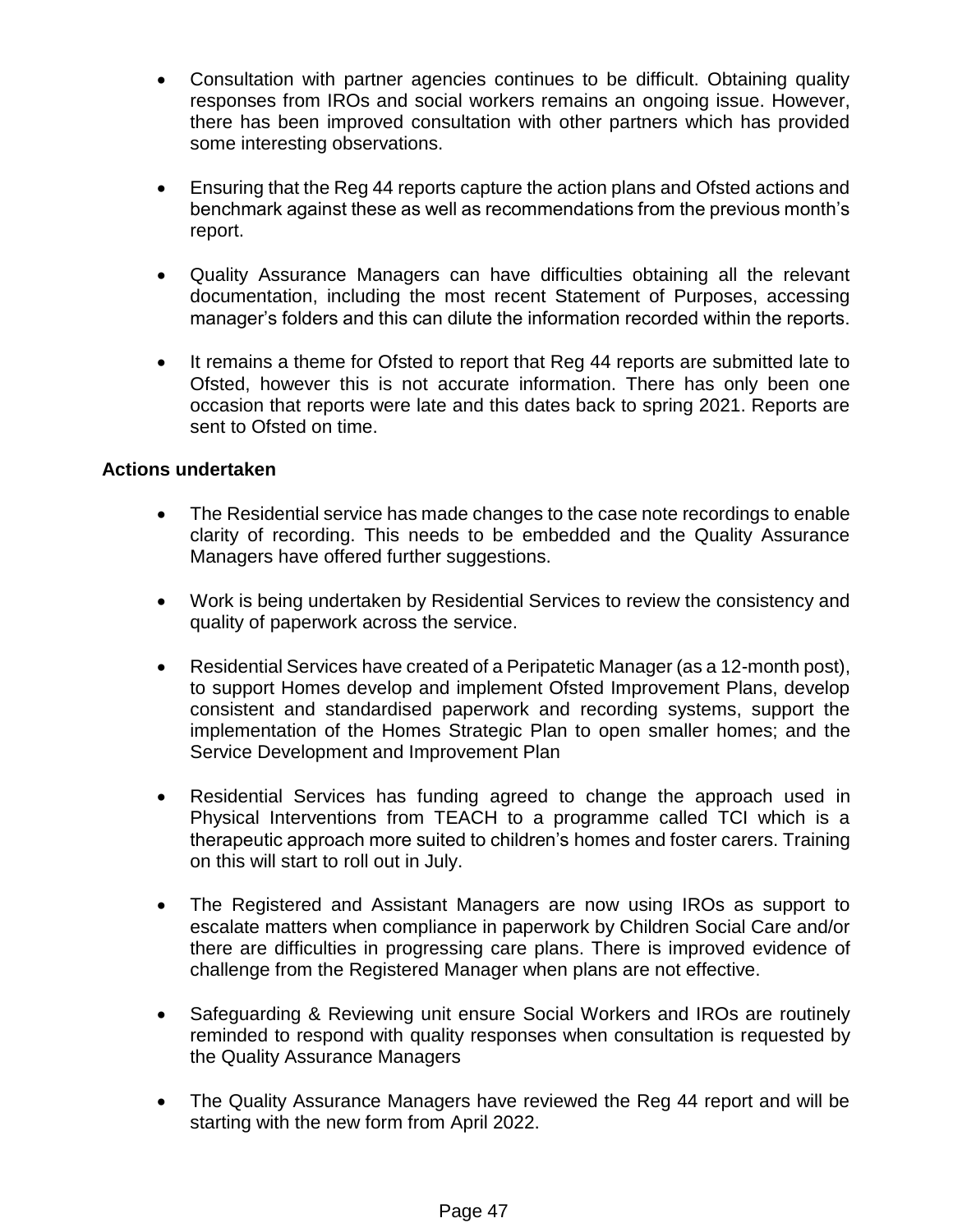- The Quality Assurance Managers and Service Manager are attending Residential Manager team meetings on a routine basis to feedback themes and discuss ways forward. Within this the Quality Assurance Managers are more than happy to be consulted on new forms and processes before they are disseminated across the service, this aspect could be better utilised.
- The Quality Assurance Managers and the Service Manager attend monthly meetings with the Responsible Individual and Service Managers for Residential Services to discuss the themes.
- There is a rolling recruitment process for residential practitioners, recruitment, retention of staff is all a priority within the residential service improvement and development plan.
- The Director of estates has visited all of the homes and there is a planned programme of works to develop the existing homes in to smaller homes and create ensuite facilities
- In response to Ofsted reporting that Reg 44 reports are late, we complete a spreadsheet to monitor the writing of reports, timeframes for sending to Registered Managers and the RI and when they are sent to Ofsted. To enable evidence based reporting, as requested by Ofsted, on how timeframes were met. We are seeking to build in delivery receipts to support evidencing that reports have been sent in.

## **3. OTHER CONSIDERATIONS**

None

## **4. FINANCIAL & RESOURCE APPRAISAL**

None

## **5. RISK MANAGEMENT AND GOVERNANCE ISSUES**

None

#### **6. LEGAL APPRAISAL**

None

## **7. OTHER IMPLICATIONS**

None

## **7.1 SUSTAINABILITY IMPLICATIONS**

None

## **7.2 GREENHOUSE GAS EMISSIONS IMPACTS**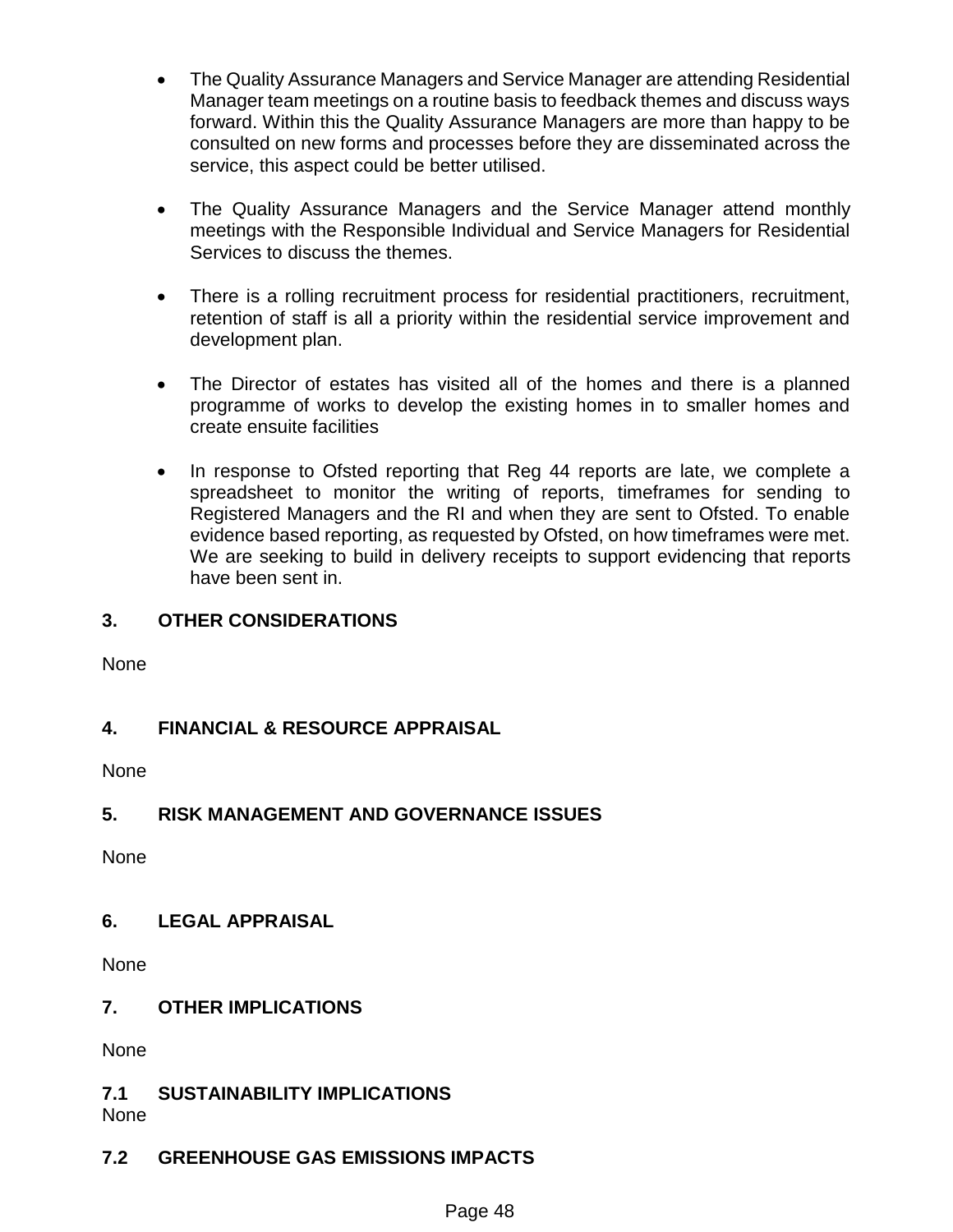None

## **7.3 COMMUNITY SAFETY IMPLICATIONS**

None

**7.4 HUMAN RIGHTS ACT**

None

## **7.5 TRADE UNION**

None

## **7.6 WARD IMPLICATIONS**

None

## **7.7 AREA COMMITTEE ACTION PLAN IMPLICATIONS (for reports to Area Committees only)**

None

## **7.8 IMPLICATIONS FOR CHILDREN AND YOUNG PEOPLE**

The report supports the members of the panel to discharge their Corporate Parenting Responsibility in respect of children living in our children's homes.

## **7.9 ISSUES ARISING FROM PRIVACY IMPACT ASSESMENT**

None

## **8. NOT FOR PUBLICATION DOCUMENTS**

None

## **9. OPTIONS**

The report is for information only

## **10. RECOMMENDATIONS**

The report is for information only

## **11. APPENDICES**

None

## **12. BACKGROUND DOCUMENTS**